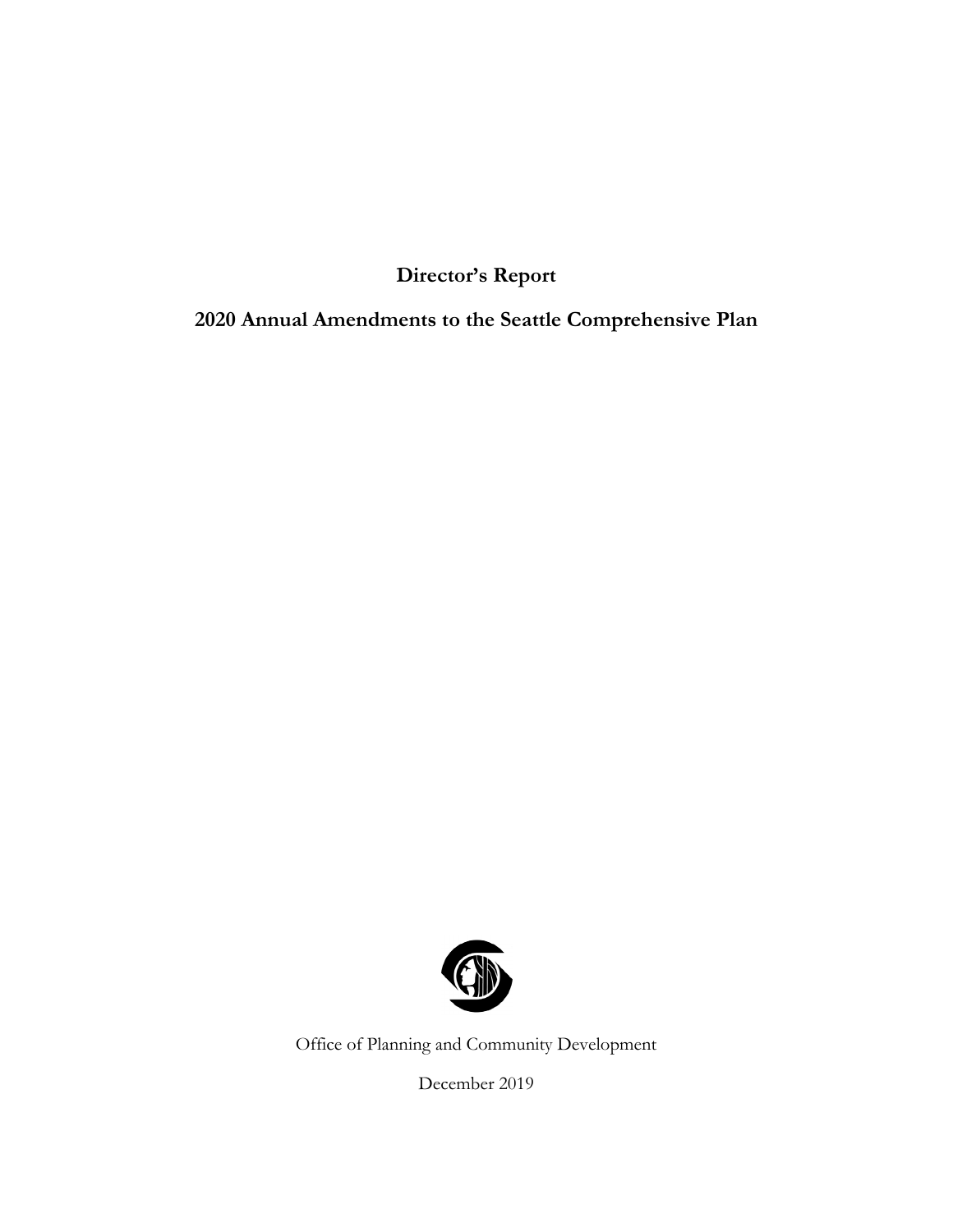# **Director's Report on the Mayor's Recommended Comprehensive Plan 2020 Annual Amendments**

## **Section 1 – Introduction**

This document describes the Mayor's recommendations for amending the City's Comprehensive Plan, Seattle 2035. The Washington State Growth Management Act (GMA) permits the City to amend its plan once a year. As required by the GMA, the Comprehensive Plan (Comp Plan or Plan) includes goals and policies that guide City actions for managing future population, housing, and employment growth over a 20-year period. The Mayor recommends adoption of several amendments contained in the City Council Resolution 31896, which docketed potential amendments for consideration in 2020. The annual amendment process is described in City Council Resolution 31807 which was adopted on April 23, 2018, and consists of several phases:

- The City Council accepted applications seeking Comprehensive Plan amendments from April 1, 2019 to May 15, 2019.
- Adoption of a Docketing Resolution. The Council adopted resolution 31896 on August 12, 2019, identifying amendments to be "docketed" for further consideration in the 2019-2020 cycle. This resolution also included proposed Comprehensive Plan amendments identified for future consideration by the City Council in previous legislative actions.
- Analysis of proposed amendments by the Office of Planning and Community Development (OPCD) and the Seattle Planning Commission, with recommendations to the Council for action on selected amendments. This report constitutes a summary of the analysis conducted by OPCD and its recommendations to Council.
- Consideration of recommended amendments by the City Council commencing in March of 2020.

# **Section 2 – Background on Seattle's Comprehensive Plan and Amendment Process**

The City first adopted a Comprehensive Plan in 1994 and conducted a review and update of the Plan in 2004 and again in 2015, extending the Plan's horizon to 2035 and planning for revised growth estimates. GMA requires that all comprehensive plans include six chapters, or "elements" – land use, transportation, housing, capital facilities, utilities, and economic development. GMA also requires that certain cities, including Seattle, have elements in their plans that address marine container ports. In addition to the required elements, Seattle has chosen to include elements related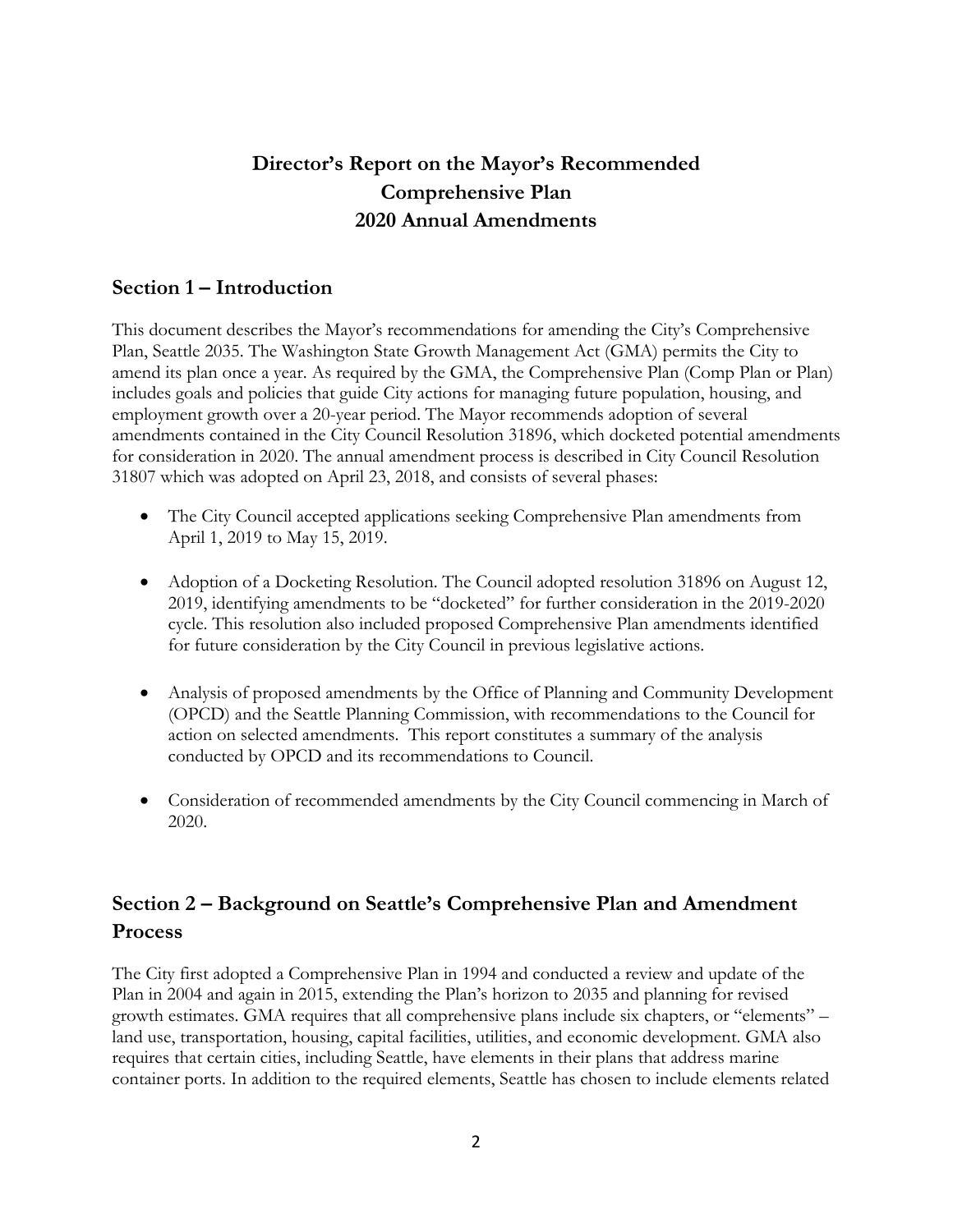to growth strategy, environment, parks and open space, arts and culture, community well-being, community engagement, and shorelines in the City's Plan.

The City has amended the Plan nearly every year since it was first adopted. The City did not docket amendments for consideration during the 2018-2019 cycle, opting for a hiatus to address amendments related to Mandatory Housing Affordability legislation.

# **Section 3 – Docketed Amendments Recommended for Adoption**

Based on OPCD's evaluation, the Mayor recommends the following amendments be adopted into the City's Comprehensive Plan:

- Future Land Use Map amendment to change the designation from Multi-Family Residential to Hub Urban Village and to expand the boundary of the West Seattle Hub Urban Village to include the campus of Providence Mt. St. Vincent – Seattle (Providence)
- North Delridge Action Plan recommended amendments to the Delridge Neighborhood Plan goals and policies in the Neighborhood Element

Analysis of each recommended amendment is described in turn below.

## **West Seattle Junction FLUM**

**Element:** Future Land Use Map

**Submitted by:** Providence St. Joseph Health

**Proposed Amendment:** Providence proposes to expand the Hub Urban Village of West Seattle Junction to include the campus of Providence Mount St. Vincent – Seattle. A map of the proposed boundary change is shown in Exhibit A.

## **Background**

Providence located at 4831 35<sup>th</sup> Ave. SW is a multifunctional facility operated by Providence Health and Services. It supports low-income individuals, working parents, and people of color by providing daycare, assisted living apartments, senior housing, and other community services. The campus occupies a 9-acre site covering a full block bounded by  $35<sup>th</sup>$  Ave. SW, SW Edmunds St.,  $37<sup>th</sup>$  Ave. SW, and SW Hudson St. The site has an internal circulation among a mix of structures dating from the 1920s and last renovated in the 1990s.

The property is designated on the Future Land Use Map (FLUM) as Multifamily and is contiguous to the West Seattle Junction Hub Urban Village on its north and west boundaries. Properties to the south and east are designated Single Family on the FLUM. Nearby to the east is Camp Long park. The Providence site is currently zoned LR3(M).

Providence is seeking to renovate and expand the current uses on the property, including additional senior housing and space for a range of services to meet current and future community needs. Providence intends to add on-site parking to reduce the need for staff, residents, or guests to park on the street, and is planning to expand community-accessible green space on the site.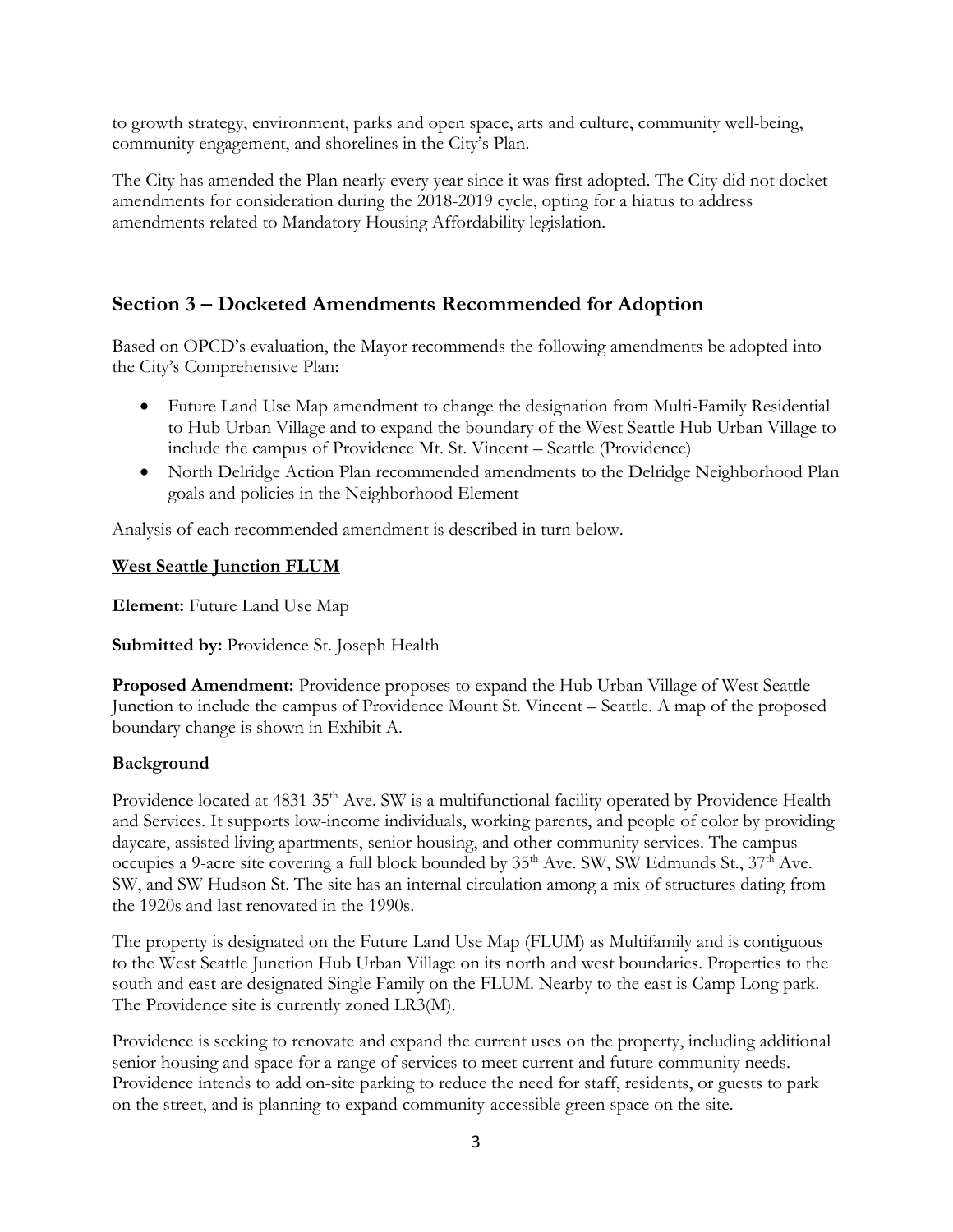The applicant does not anticipate requesting a rezone of the property. The expansion of the boundaries of the Hub Urban Village designation to include the Providence site would, consistent with current City code, add capacity under LR3(M) for planned expansion. Currently, LR3(M) would allow a maximum height of 40 feet and a maximum floor-area-ratio (FAR) of 1.8 on the site. If the site were included within the Hub Urban Village, LR3(M) would allow up to 50 feet in building height and an FAR of 2.3.

### **Public Engagement**

Providence has reached out informally to neighborhood stakeholders and publicized their proposal in the West Seattle Blog. A formal public engagement process is being developed.

## **Analysis**

The Comprehensive Plan defines Hub Urban Villages as dense, mixed-use, walkable communities that offer a balance of housing and employment. These areas provide a mix of goods, services, and employment for their residents and surrounding neighborhoods. Properties inside Hub Urban Villages are generally within a 10-minute walk shed of frequent transit and are planned to develop with residential densities greater than Residential Urban Villages and residential and employment densities less than Urban Centers.

The location of Providence within a 10-minute walk of future light rail supports inclusion within the West Seattle Junction Hub Urban Village. Further, the current uses and planned expansion of uses that will increase residential densities and provide neighborhood services are consistent with the intent of a Hub Urban Village.

Specific Comprehensive Plan policies that support including Providence are addressed as follows.

GS 1.2 Encourage investments and activities in urban centers and urban villages that will enable those areas to flourish as compact mixed-use neighborhoods designed to accommodate the majority of the city's new jobs and housing.

The Providence campus includes a mix of residential and social services that is consistent with the goal of establishing compact mixed-use neighborhoods to accommodate future growth. Future redevelopment under densities that are allowed in Hub Urban Villages will strengthen its contribution to this goal.

GS 1.3 Establish boundaries for urban centers, urban villages, and manufacturing/industrial centers that reflect existing development patterns; potential access to services, including transit; intended community characteristics; and recognized neighborhood areas.

The proposed amendment and infill development that would follow will continue the existing development pattern on the Providence site. Access to transit will increase services for the surrounding area and from other areas of the city.

**Recommendation:** Amend the Future Land Use Map to expand the boundary of the West Seattle Junction Hub Urban Village and change the designation from Multi-Family Residential to Hub Urban Village, shown in Exhibit A.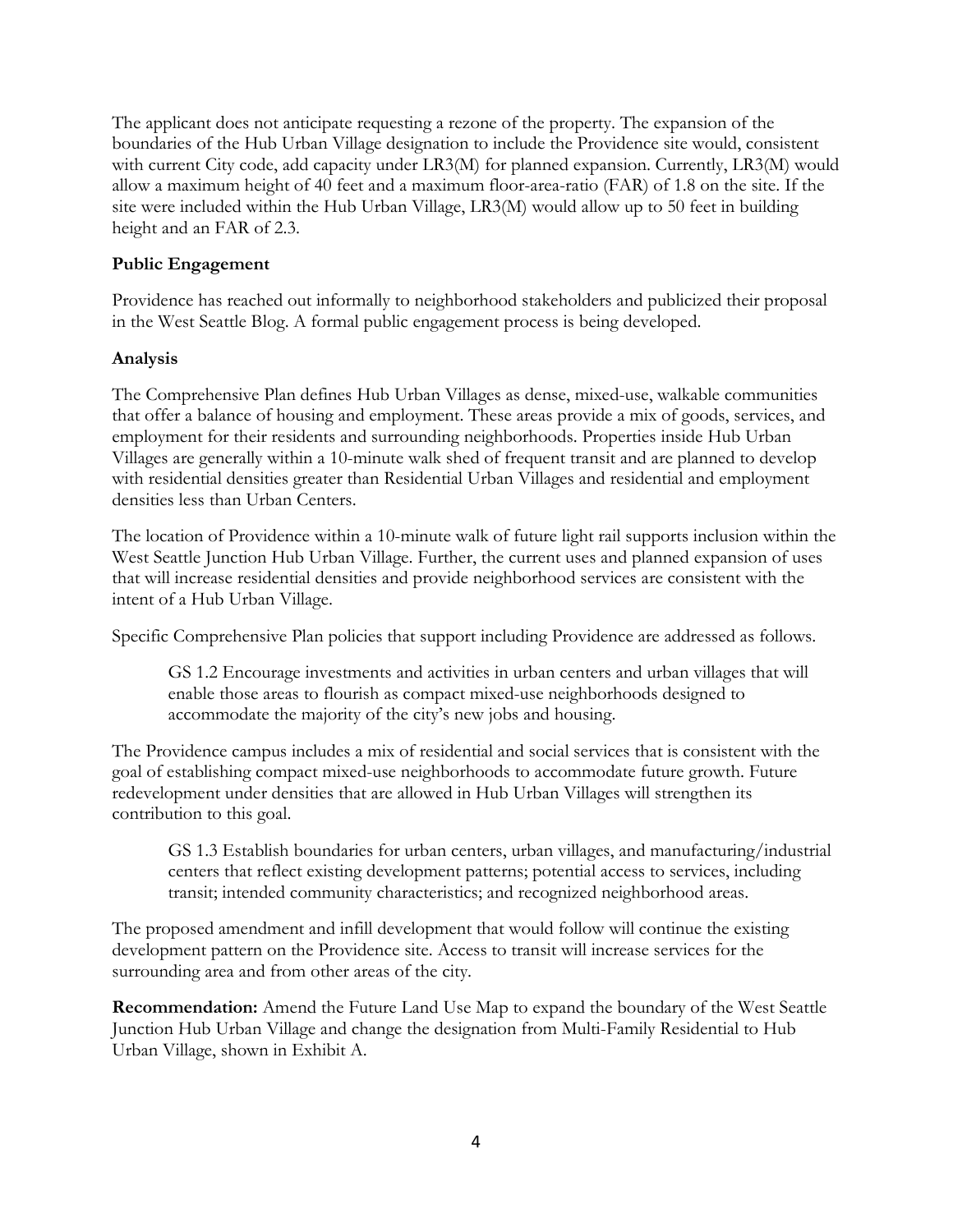## **Delridge Neighborhood Plan**

**Element:** Neighborhood Plans

**Submitted by:** City Council

**Proposed Amendment:** To amend the Delridge Neighborhood Plan goals and policies as recommended in the North Delridge Action Plan, with minor technical revisions recommended by OPCD, shown in Exhibit B.

## **Background**

The Delridge Neighborhood Plan was adopted in 1999 and incorporated into the Comprehensive Plan. In 2014, OPCD and the Department of Neighborhoods started working with community members to assess conditions that had changed since 1999 and to develop an Action Plan to respond to those conditions. Key factors spurring development of the Action Plan included broad community support, planning for a Delridge Multimodal Corridor Project, the Healthy Living Assessment (2014), and planning for Sound Transit 3.

The resulting North Delridge Action Plan was completed in 2018, following several years of engagement with the Delridge community. Seattle City Council recognized this work in Resolution 31880, which called for consideration of the recommended amendments to the Delridge Neighborhood Plan as part of the 2020 annual amendment package.

The Action Plan promotes several community priorities that are reflected in the Neighborhood Plan amendments:

- Supporting diverse and engaged communities
- Developing dynamic neighborhood destinations
- Improving access to affordable, healthy food
- Providing active transportation choices
- A healthy Longfellow Creek basin
- Parks and cultural facilities that support a healthy community

For example, new goals and policies in Parks and Open Space call for investments in facilities and services that better serve the needs of the diverse local community. New policies under Transportation describe a more complete set of community priorities around transit, walking, and biking. A new goal and policies address access to healthy food within the community.

It should be noted that Policies P22 and P41 have been edited slightly for consistency with Comprehensive Plan terminology and current planning projects.

#### **Analysis**

Seattle 2035 envisions that neighborhood plans will continue "to evolve as the needs of the community, city, and region change over time" to "provide more specific guidance than the citywide policies do for areas where growth and change are occurring or desired." Consideration of plan amendments is supported by: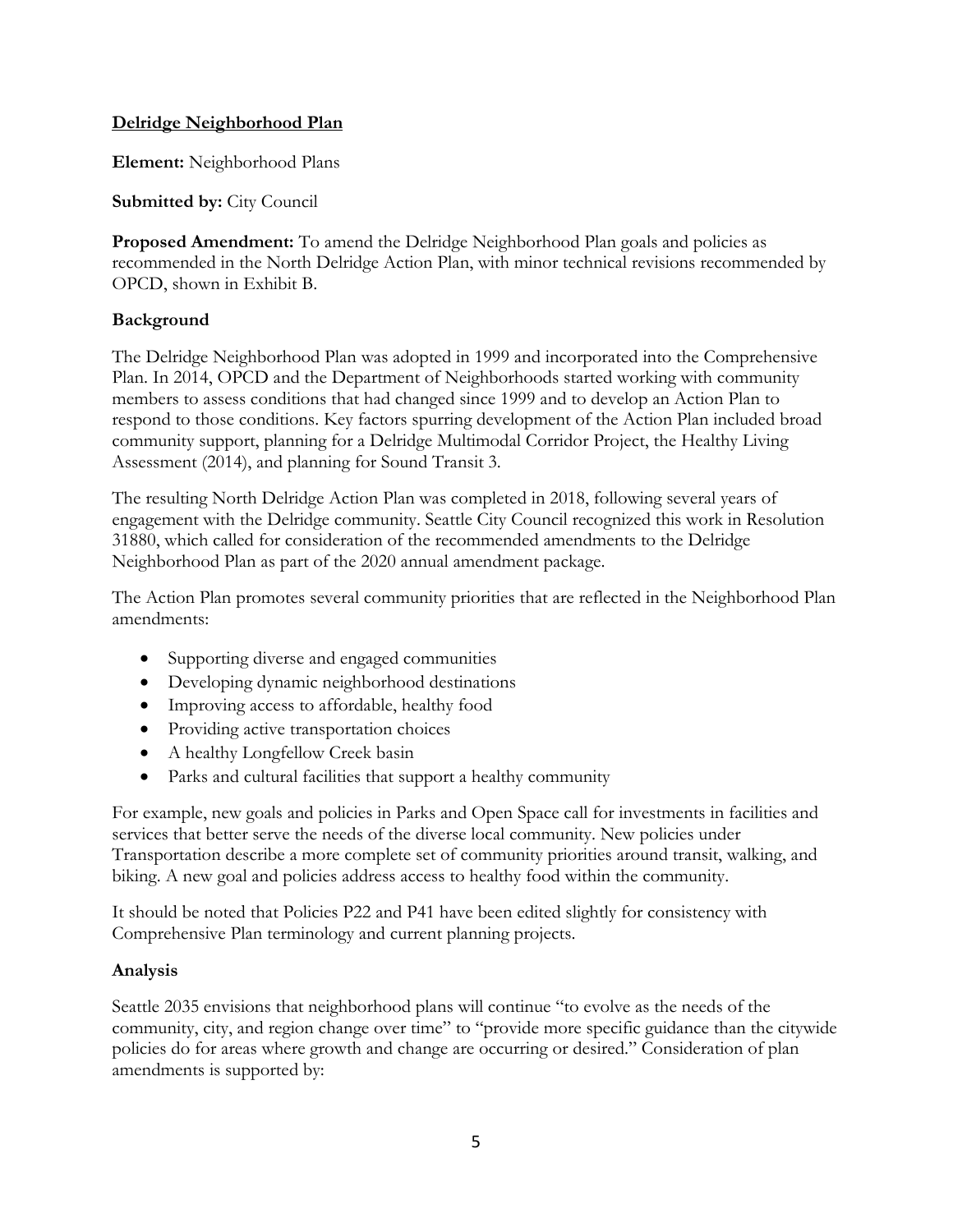CI 2.10 Use outcomes of the community planning process to update the goals and policies in the Neighborhood Plans section of the Comprehensive Plan.

The Comprehensive Plan states that neighborhood plans will "remain consistent with the overall citywide vision and strategy of the Comprehensive Plan." OPCD has reviewed the new and amended goals and policies proposed for the Delridge Neighborhood Plan and concluded the changes are both consistent with the overall Plan and that they provide valuable direction for specific actions within the community to advance overall policy goals in areas such as racial equity, community well-being, and multi-modal mobility. The North Delridge Action Plan process incorporated new data, especially on health equity, and provided a foundation for updating community-based priorities to address emerging issues for residents.

Finally, the Action Plan process fulfilled Comprehensive Plan policies for community engagement, such as:

CI 2.1 Use an inclusive community involvement process in all community planning efforts.

The City used an inclusive outreach and engagement process to involve a cross-section of community members in the North Delridge Action Plan and proposed comprehensive plan amendments. Over 400 attendees shaped the project through youth, Vietnamese, Cambodian, Spanish and Somali focus group meetings, three community-wide workshops, in-person interviews, business canvassing, and online surveys.

**Recommendation:** Amend the Delridge Neighborhood Plan to incorporate specific goals and policies into the Comprehensive Plan, as shown in Exhibit B.

## **Section 4 – Docketed Amendments that are not Recommended for Adoption**

Based on OPCD's evaluation, the Mayor recommends that the City Council NOT adopt the following amendment to the City's Comprehensive Plan:

• Northgate Future Land Use Amendment. This proposal would extend the boundaries of the Northgate Urban Center north to include two parcels currently zoned SF 7200.

## **Northgate Future Land Use Map Amendment**

**Element:** Growth Strategy, Land Use

**Submitted by:** Alex Skoulis

**Proposed Amendment:** To extend the boundaries of the Northgate Urban Center north to include two single-family parcels, as shown in Exhibit C.

## **Background**

The applicant has requested that the Northgate Urban Center be expanded to include two parcels, located at 11316 and 11318 5<sup>th</sup> Ave. NE, which are currently designated Single Family on the FLUM. The applicant is also proposing a rezone of the properties from SF7200 to LR1.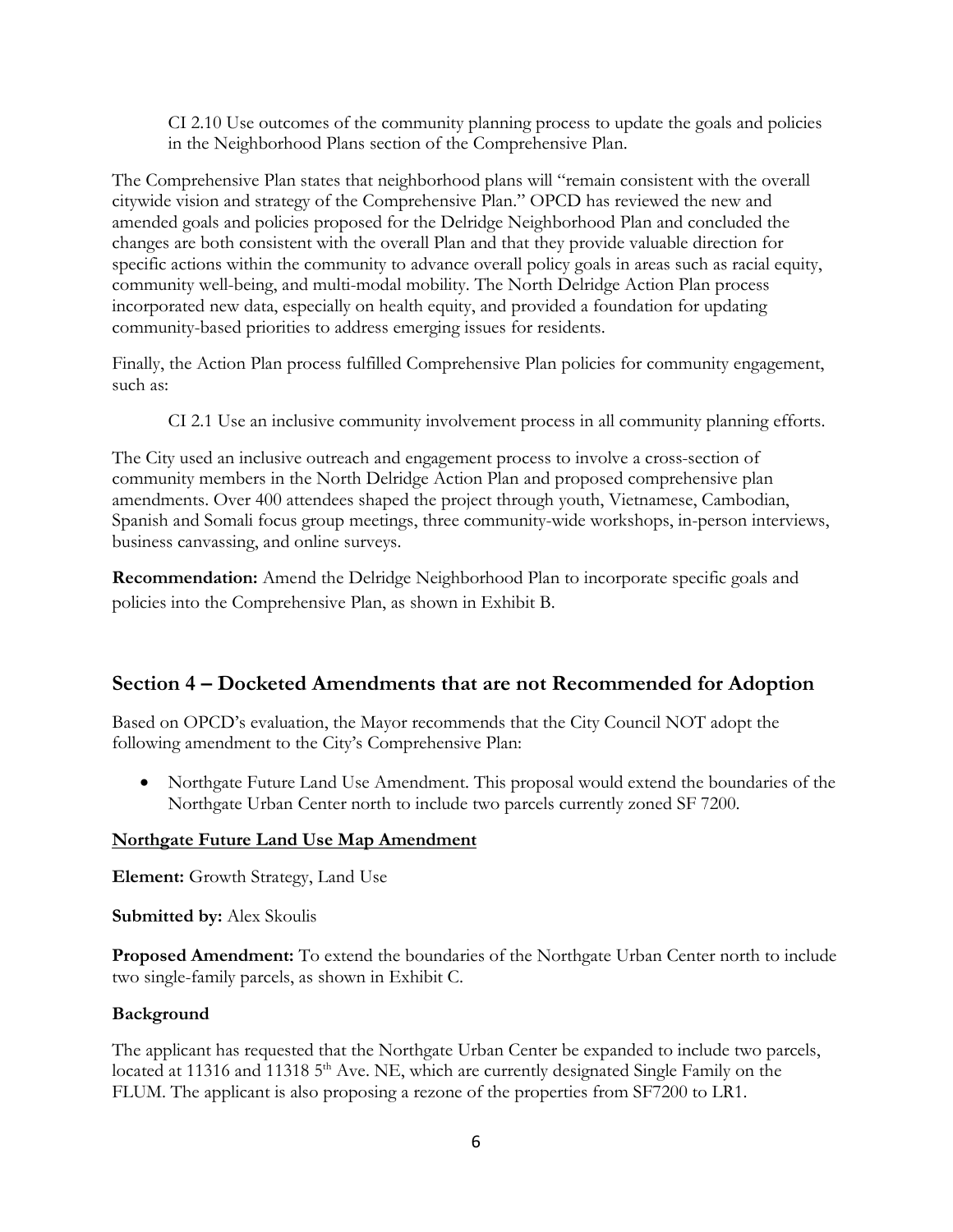The affected area is approximately .5 acres in size and has a current use of single-family residential. Access to the parcels is provided by an unimproved gravel and dirt private dead-end road that is in poor condition. Also served by this road are several parcels with single-family homes that are located within the Northgate Urban Center and are zoned LR2.

With this amendment, the applicant is seeking to increase residential development capacity in order to redevelop the properties and bolster the ability to finance necessary improvements. The parcels to the south are underdeveloped and the cost of needed infrastructure to accommodate more intense development is prohibitive given the area it would serve. To enable development, the area requires improvements to the access road, sewer, and fire safety infrastructure. Rezoning the subject parcels would add to total redevelopment potential on the private road, which, according to the applicant, would enable development of a size that would make it financially feasible to make the necessary infrastructure investments.

The applicant has also argued that a rezone to LR1 would create more of a transition from higher density zoning within the Urban Center to single-family zoning outside the Urban Center.

## **Analysis**

This proposal is not recommended for approval because it is inconsistent with the Comprehensive Plan definition and criteria for Urban Centers and because of the small size of area affected by the proposal.

The Comprehensive Plan defines Urban Centers as the densest of Seattle Neighborhoods "that act as both regional centers and local neighborhoods that offer a diverse mix of uses, housing, and employment opportunities." Seattle's six Urban Centers are to receive the majority of the City's growth in jobs and housing supported by multi-modal transportation infrastructure (high capacity transit, bus, bicycle and pedestrian infrastructure), investments in other facilities and services, and a variety of housing types. The subject properties do not currently meet criteria for inclusion within an Urban Center for the following reasons:

- Inclusion of the properties within the Northgate Urban Center is not supported by proximity to transit. Criteria for Urban Center designation includes location within .5 miles of high capacity transit. The subject properties are almost a mile from the future Northgate Link Light Rail Station, well beyond the half-mile standard for including land within Urban Centers.
- Transition from Urban Center to single-family areas. The Comprehensive Plan policies seek a transition from more intense land uses in the Urban Centers to less intense single-family neighborhoods nearby Urban Centers. The subject properties are at the extreme periphery of the Urban Center and the properties to the south, which are zoned LR2, represent the transition from Seattle Mixed zoning in the heart of the Urban Center to Neighborhood Commercial and finally to LR2 at the edges. No additional transition is needed.

Any consideration of expansion of the Northgate Urban Center in this area should occur as part of broader analysis considering infrastructure needs over a larger area, future transit access changes, and anticipated growth needs. This type of planning could occur through the major update to the Comprehensive Plan in 2023, rather than selectively expanding the boundary to take in just two additional parcels.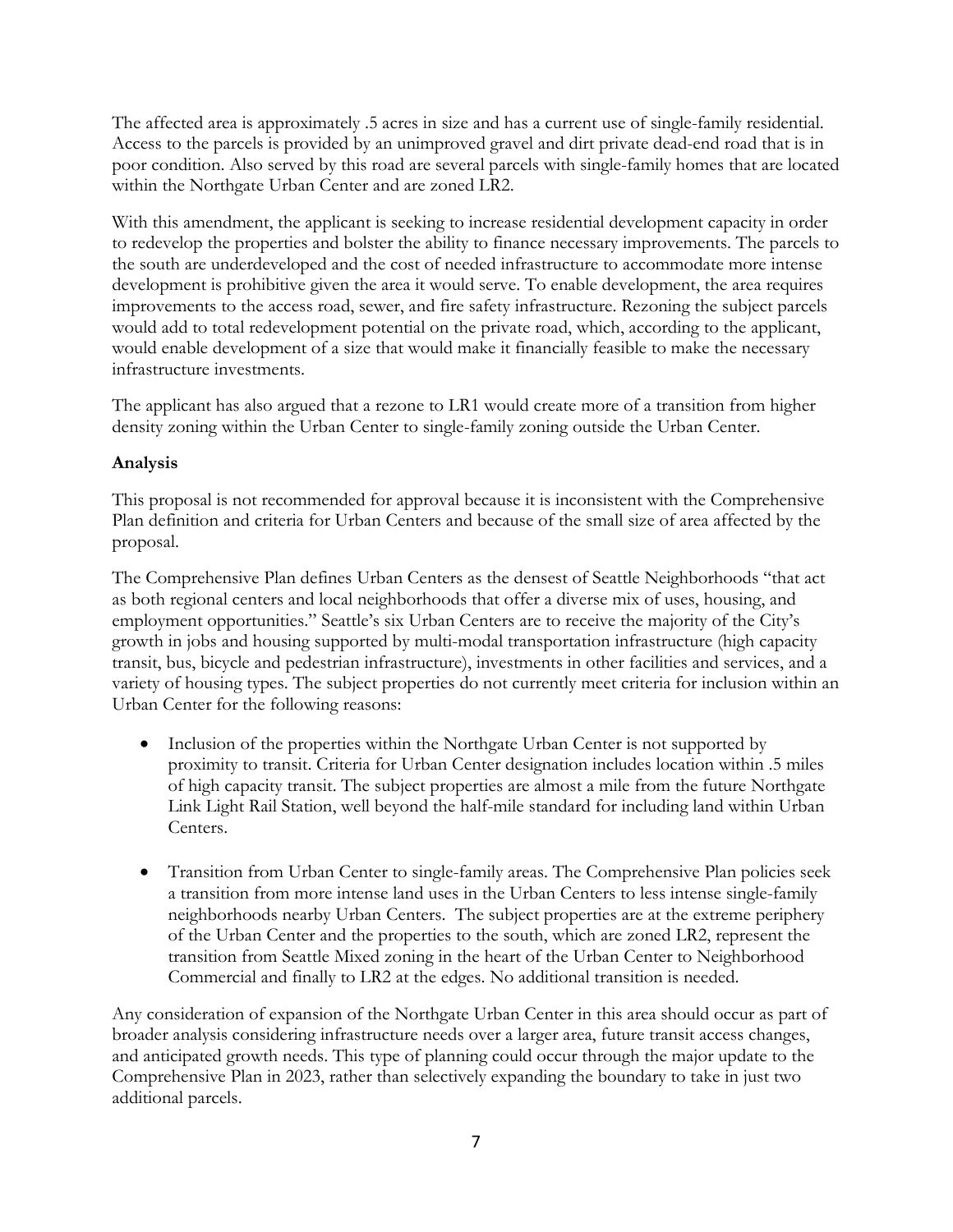**Recommendation:** Do not amend the boundary of the Northgate Urban Center to include properties at 11316 and 11318 5<sup>th</sup> Ave. NE.

# **Section 5 – Docketed Amendments not Analyzed, No Recommendation at this Time**

There are several proposed Comprehensive Plan amendments that were docketed by Council in Resolution 31896 but have not been analyzed by OPCD and for which OPCD is not making any recommendation at this time. Each is briefly described below, with an explanation of why OPCD has not analyzed the proposal as part of the 2019-2020 annual amendment cycle.

## **A. Impact Fees**

**Element:** Capital Facilities and other elements as appropriate

## **Submitted by:** City Council

**Proposed amendment:** Consistent with Resolution 31762, the Council requests that the Executive provide recommendations of potential amendments to Comprehensive Plan policies necessary to support implementation of an impact fee program for: public streets, roads, and other transportation improvements; publicly owned parks, open space, and recreation facilities; and school facilities. This may include amendments to update or replace level-of-service standards or to add impact fee project lists in the Capital Facilities Element and amendments to other elements or maps in the Comprehensive Plan, as appropriate.

**Reason for not analyzing:** The City Council conducted SEPA on proposed Comprehensive Plan amendments related to transportation impact fees and issued a DNS in November 2108, which was appealed to the Hearing Examiner. The Examiner issued its decision in October 2019, requiring some additional work be done. The Council has yet to complete that work.

## **B. Alternative Name for Single-Family Zones**

**Element:** Land Use

**Submitted by: City Council** 

**Proposed Amendment:** Recommend an alternative name for single-family zones, such as Neighborhood Residential, and propose Comprehensive Plan amendments to implement this change, as appropriate.

**Reason for not analyzing:** Given the potential relationship to other policies, level of analysis, and level of public engagement necessary, this proposal is more appropriately addressed through the major update to the Comprehensive Plan in 2023.

## **C. Fossil Fuels and Public Health**

**Element:** Environment, Land Use, or Utilities Elements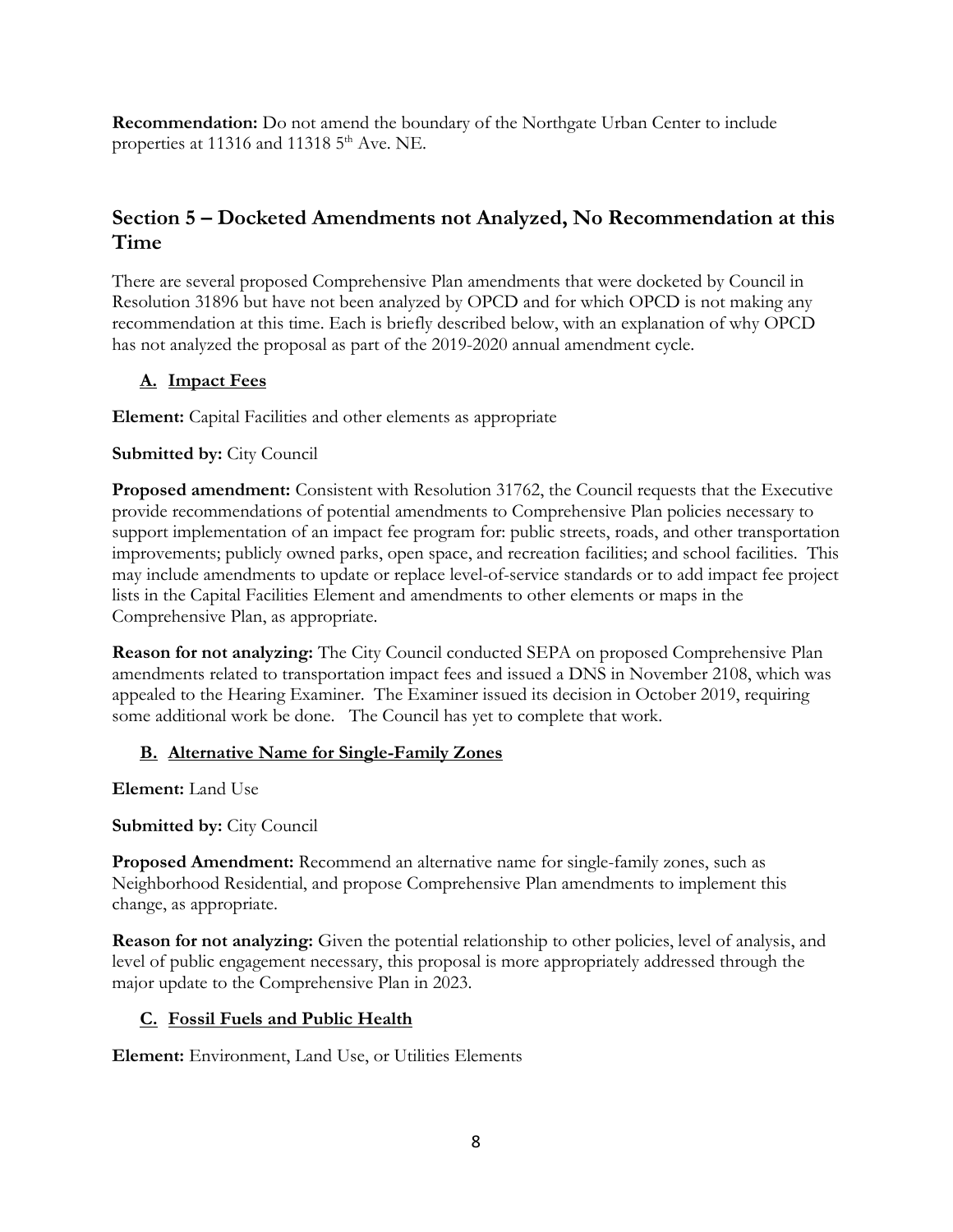**Proposed Amendment:** The Council requests that OPCD, in consultation with the Seattle Department of Construction and Inspections, the Office of Sustainability, and the Environmental Justice Committee, draft, evaluate, undertake environmental review and provide recommendations of potential amendments to the Environment, Land Use, or Utilities Elements that would clarify the City's intent to protect the public health and meet its climate goals by limiting fossil fuel productions and storage.

**Reason for not analyzing:** The level of analysis to effectively identify and evaluate potential amendments does not align with OPCD work plan and staffing capacity at this time. Work to propose and evaluate such amendments is more appropriate for the major update to the Comprehensive Plan in 2023 and also will be addressed as OPCD works with SDCI to respond to SLI SDCI-3-A-1.

## **D. 130th Street Station Urban Village**

## **Element:** Growth Strategy

**Proposed Amendment:** Conduct community-based planning work to develop a proposal to establish an Urban Village around the planned Link Light Rail station at N. 130<sup>th</sup> St. and Interstate 5, with transit-supportive development capacity and urban village-level amenities, such as transitoriented development, childcare, and housing.

**Reason for not analyzing:** OPCD is currently engaged in a community planning process in this community and is developing alternative approaches to planning for increased density and mix of uses around the future light rail station including potential designation of this area as an Urban Village. This work will not be complete for this Comprehensive Plan Amendment cycle. However, any recommended amendments to land uses or Urban Village designations could be considered in future annual amendment cycles, including 2020-21, or in the major Plan update in 2023.

## **E. South Park Urban Village Designation**

**Element:** Growth Strategy

## **Submitted by: City Council**

**Proposed Amendment:** Assess how the South Park neighborhood meets the criteria for Urban Village designation and provide a report to Council.

**Reason for not analyzing:** The City will be adopting a major update to the Comprehensive Plan in 2023. As part of the update, OPCD expects to review the Urban Centers and Villages Growth Strategy. Whether South Park neighborhood should be designated as an Urban Village is more appropriately addressed as part of this more comprehensive work.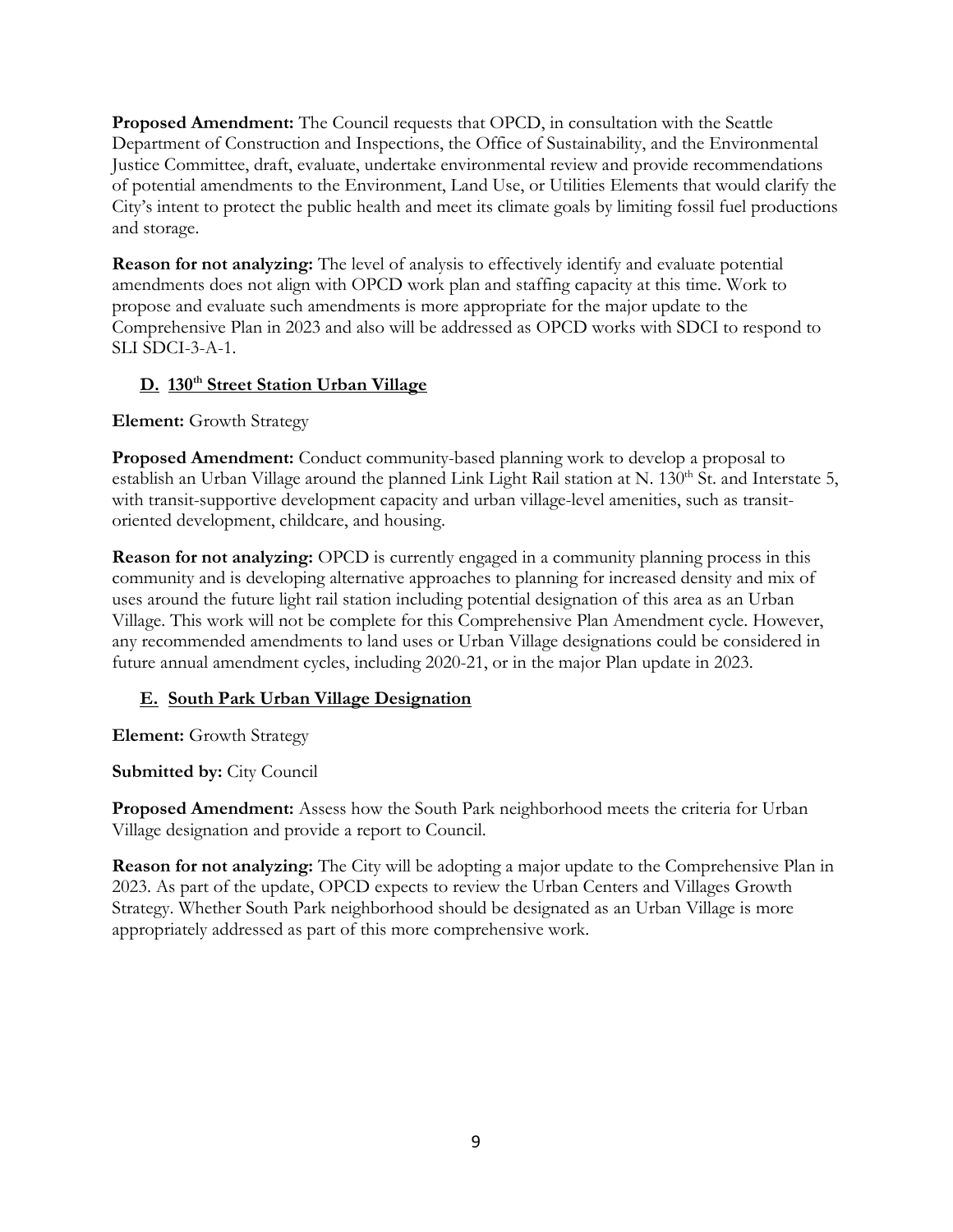#### **Exhibit A**

## **West Seattle Junction FLUM map**

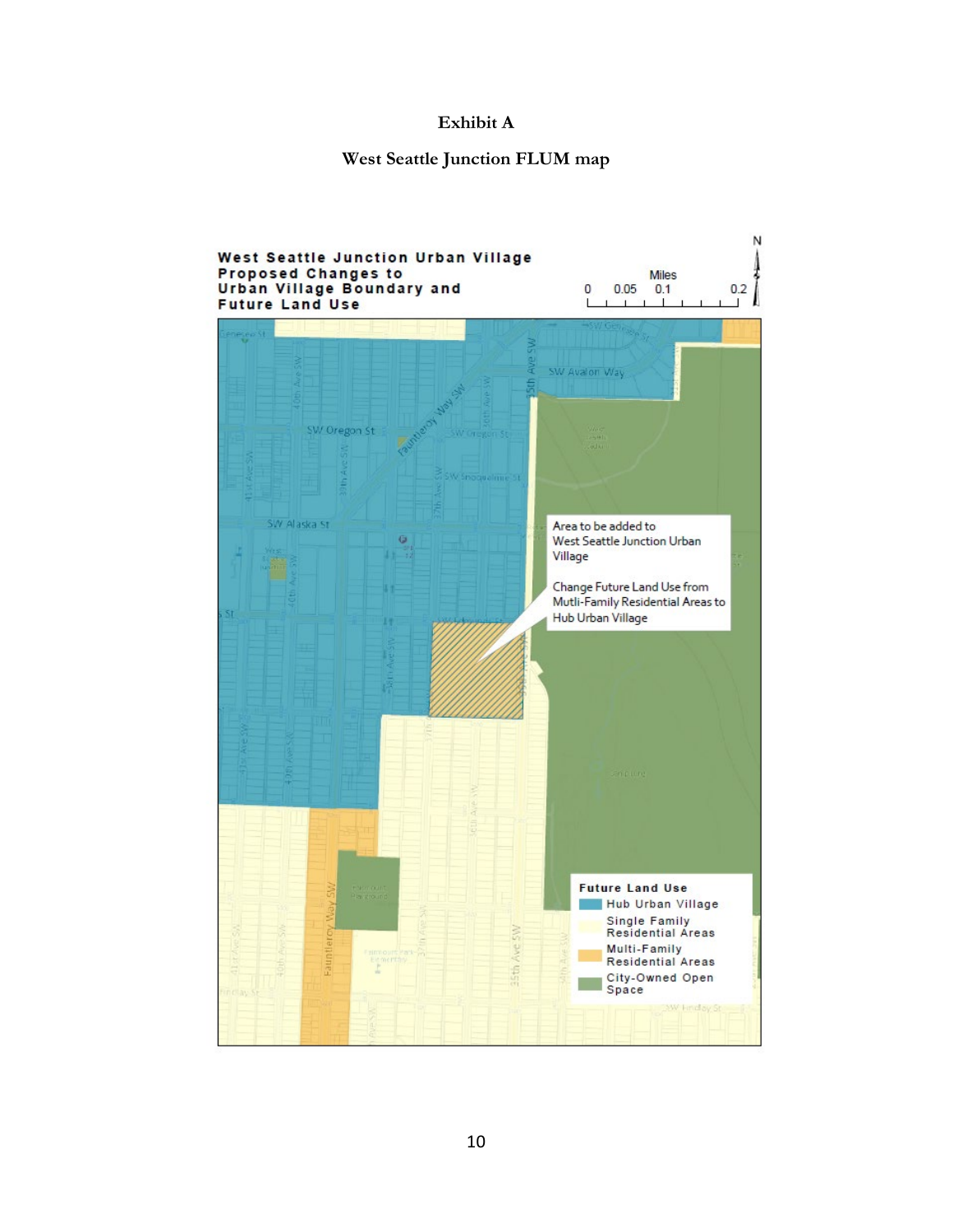### **Exhibit B**

## **Delridge Neighborhood Plan Amendments**

#### **Delridge Neighborhood Plan Proposed Goals and Policies**

#### **PARKS & OPEN SPACE GOAL**

**D-G1** A Delridge community that is integrated with the natural environment, where open space and natural areas are preserved, interconnected, well maintained, and safe for wildlife and residents including children.

**D-G2** Parks and recreation resources that meet the needs of all Delridge communities and provide opportunities to address health inequities.

#### **PARKS & OPEN SPACE POLICIES**

- **D-P1** Seek to create a comprehensive open space network in Delridge that integrates the residential and business environments with natural areas for public access and wildlife habitat.
- **D-P2** Seek to protect from development: natural open space areas, wetlands, drainage corridors, and woodlands that contain prime wildlife habitat along the Longfellow Creek, Puget Creek, and Duwamish River drainage corridors and valley hillsides.
- **D-P3** Strive to create a comprehensive system of trails for recreational hikers, walkers, and joggers, linking residential areas to parks and community facilities, schools, business nodes, and transit systems.
- **D-P4** Work with community groups and neighborhood stakeholders to provide stewardship of the natural environment using appropriate city resources in partnership with community organizations, schools, and others.
- **D-P5** Support year-round programming to help sustain Delridge's identity as a neighborhood where art, nature and culture are shared and sustained.
- **D-P6** Use existing public spaces to provide recreational opportunities (especially play areas) for a range of children and youth.
- **D-P7** Improve walking routes to playgrounds especially where playgrounds are located on school grounds where improvements can enhance safe school access.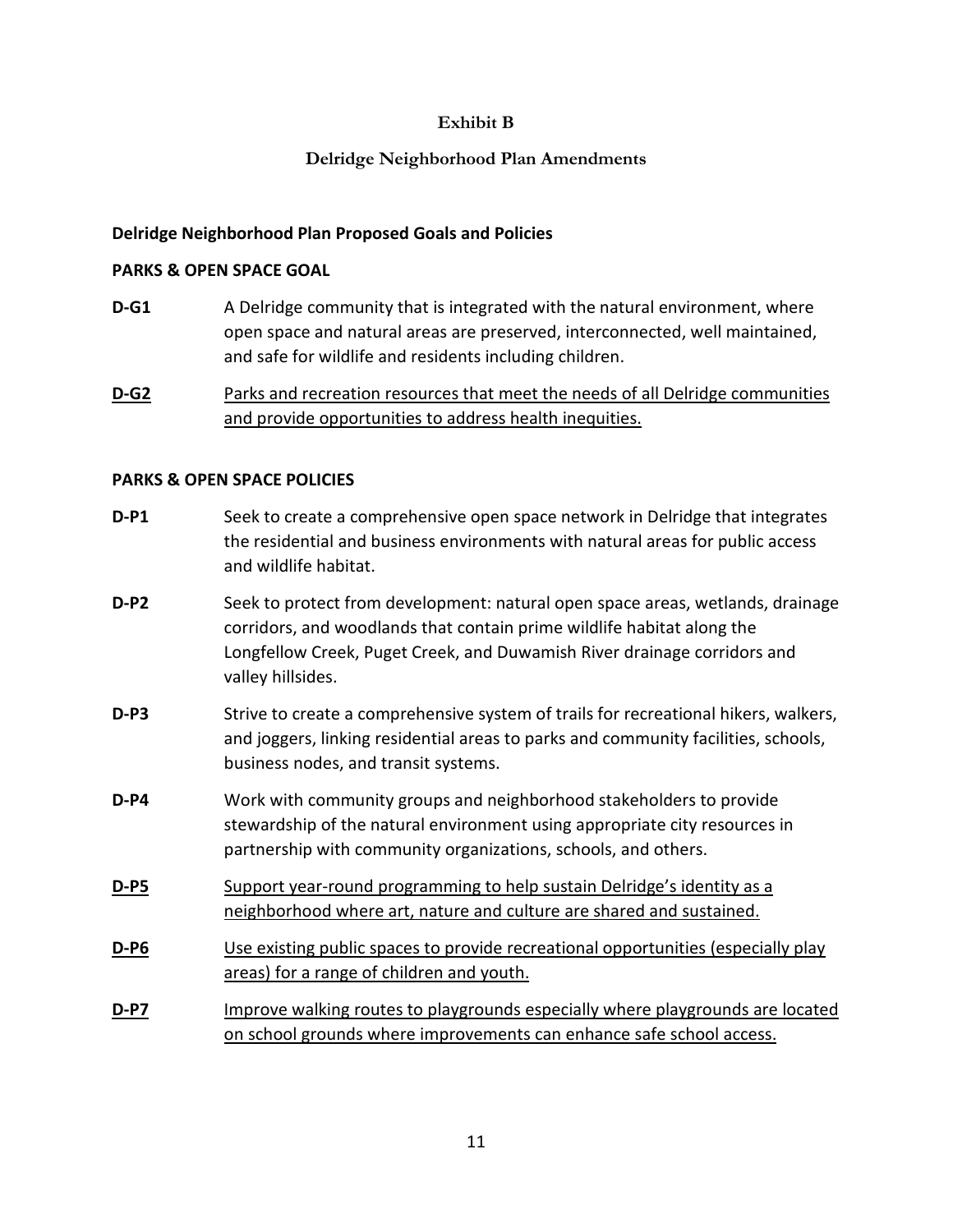| <b>D-P8</b>  | Work with communities to add programming or improvements that are<br>appropriate for the character of each park to increase overall use and<br>opportunities for physical activity.                                                                             |
|--------------|-----------------------------------------------------------------------------------------------------------------------------------------------------------------------------------------------------------------------------------------------------------------|
| $D-P9$       | Support the Delridge Community Center, the Southwest Teen Life Center, and<br>organizations like Youngstown Cultural Arts Center in providing a range of<br>culturally supportive programming.                                                                  |
| D-P10        | Increase use of Delridge's park and cultural facilities by engaging historically<br>underrepresented communities and using a multicultural design process in<br>identifying parks and recreation needs and defining physical and programmatic<br>improvements.  |
| <b>D-P11</b> | Seek grants and build partnerships to develop, manage, program, and as needed,<br>acquire parks and cultural facilities.                                                                                                                                        |
| <b>D-P12</b> | Consider the health inequities reported in the Delridge Health Reporting Area<br>when selecting physical improvements and programs, paying special attention<br>that the improvements provide increased opportunity to those experiencing<br>health inequities. |
| <b>D-P13</b> | Seek to reduce pollution into Longfellow Creek by installing Natural Drainage<br>Systems in the public right-of-way, where feasible, as part of the Integrated Plan.                                                                                            |

#### **LAND USE GOALS**

- **D-G((2))3** A series of mixed-use activity nodes or centers along Delridge Way clustering commercial, business, entertainment, community uses, and public facilities.
- **D-G((3))4** The mixed-use neighborhood anchors provide services to residents in compact areas accessible from walkways, park trails, bikeways, transit routes, and local residential streets.

#### **LAND USE POLICIES**

- **D-P((5))14** Seek to create special identities for unique districts or places, particularly the neighborhood anchors along Delridge Way, using distinctive and unique gateways, pedestrian amenities, streetscape, and other furnishings and designs.
- **D-P((6))15** Strengthen the local Delridge business community by participating in public/private ventures to provide public benefits as appropriate to meet Delridge' s long-range goals.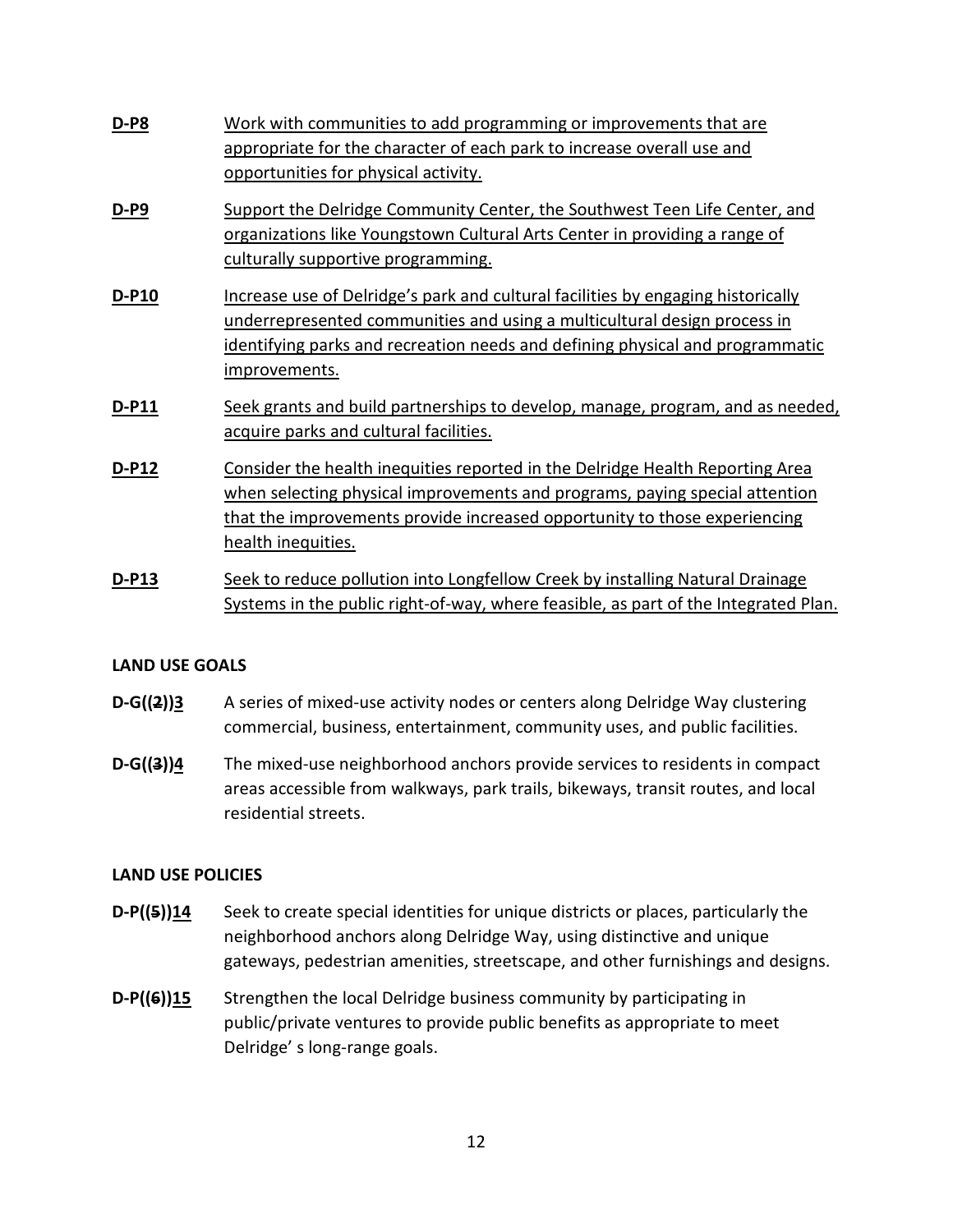- **D-P((7))16** Seek to develop a pedestrian-oriented environment along Delridge Way that integrates adjacent storefront activities with transit, parking, bikeways, and walking areas. Seek to calm traffic on Delridge Way through the neighborhood anchors.
- **D-P((8))17** Seek to enhance pedestrian improvements and commercial services in the neighborhood anchor at Delridge and Andover. This anchor should serve as a major local employment center, while facilitating the flow of traffic through the node and onto the West Seattle bridge.
- **D-P((9))18** Seek to improve the "community campus" neighborhood anchor at Delridge and Genesee. This anchor should provide educational, recreational, cultural, and social opportunities (and potentially increased housing) to the neighborhood, by ((preserving and redeveloping the Old Cooper School and by coordinating, expanding, and improving programs between the local agencies)) sustaining, coordinating, and improving programs offered by Youngstown Cultural Arts Center and its tenant organizations, Southwest Youth and Family Services, and the Delridge Community Center.
- **D-P((40))19** Seek to improve the neighborhood anchor at Delridge and Brandon, through means including the continuation of the neighborhood commercial zone in the vicinity, along Delridge Way south to SW Juneau Street. This anchor should provide neighborhood-oriented retail and personal services and neighborhood-based city services (such as a neighborhood service center and library) for the nearby neighborhoods and existing neighborhood businesses.
- **((D-P11** To support the vision of the neighborhood anchor designated at Delridge and Brandon, LDT zoning is appropriate, along both sides of SW Brandon Street between 23rd Avenue SW and 26th Avenue SW; and along both sides of SW Findlay Street between 23rd Avenue SW and 26th Avenue SW.))
- **D-P((12))20** Seek to improve the neighborhood anchor at Delridge and Sylvan/Orchard Ways, which will provide goods, services, entertainment, and transit services to the West Seattle area.
- **D-P21** Seek to increase construction, by new development, of right-of-way improvements that collect and convey stormwater, and improve pedestrian mobility.
- **D-P22** Undertake Sound Transit 3 station design guidance and station area planning and design to support community-oriented commercial development, additional residential development, and improved access by biking, walking, and taking transit. A station access plan should also enable car drop-off at the station given the challenges to accessing the station by foot.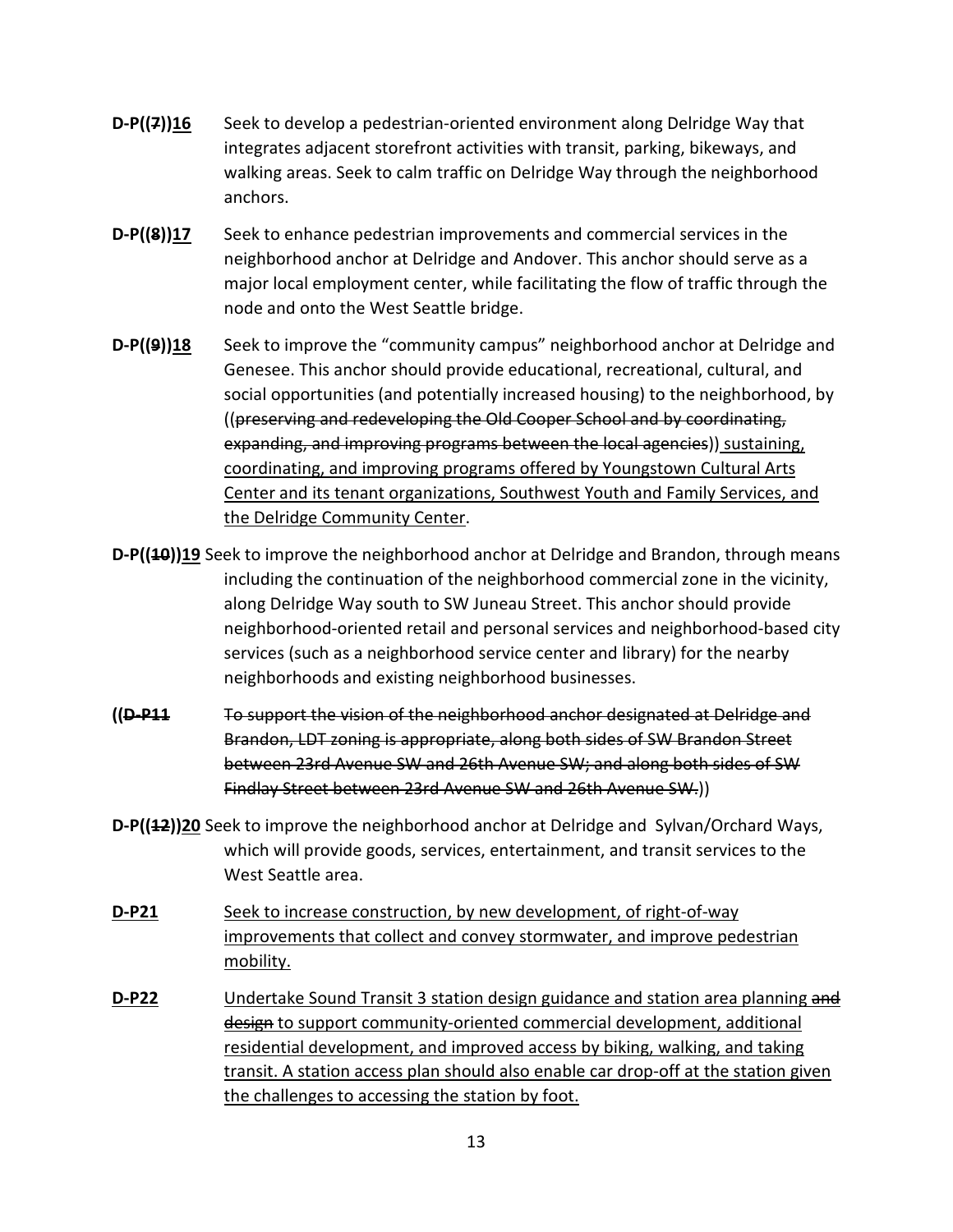#### **TRANSPORTATION GOALS**

- **D-G((4))5** A transportation system that provides convenient access for local travel within the neighborhood, and access to principal employment, shopping, and entertainment activities in the surrounding area.
- **D-G((5))6** A community that provides safe, convenient, and efficient bikeway access to local and regional destinations.

#### **TRANSPORTATION POLICIES**

- **D-P((13))23** Encourage high-quality bus service with effective and efficient transfer opportunities, and facilities that provide adequate safety and security.
- **D-P((44))24** Seek to use park-and-ride lots for multiple purposes such as serving as off-peak period recreational trailheads.
- **D-P((15))25** Strive for high-quality roadway maintenance to ensure safe and efficient travel for pedestrians and vehicles.
- **D-P26** Seek to design Delridge Way SW as a multimodal corridor that supports Delridge's vision for community development, with improved transit and nonmotorized transportation choices.
- **D-P27** Maintain and improve unopened rights-of-way to provide walking and biking connections where roads are not feasible.
- **D-P28** Increase the number of streets with sidewalks, implementing the Pedestrian Master Plan and community priorities for new sidewalks.
- **D-P29** Implement a complete network of all ages and abilities bicycle facilities that provide connections to local and regional destinations.
- **D-P30** Maintain and seek opportunities to expand trails in Delridge to provide additional connections to parks and other destinations throughout the neighborhood.
- **D-P31** Partner with organizations such as Feet First, school-based programs, and the community center to offer culturally responsive programs that promote bicycling and walking.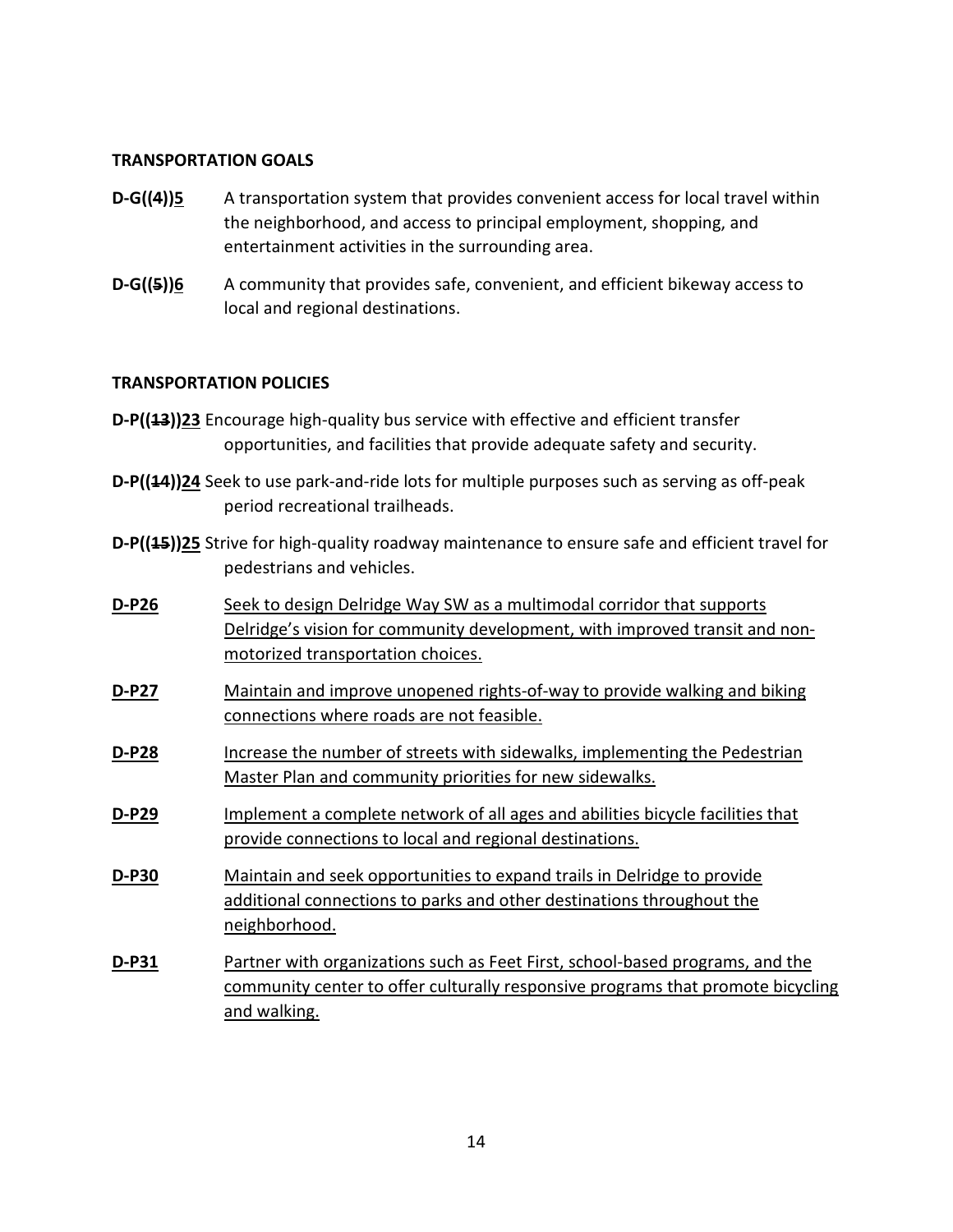#### **HOUSING GOALS**

- **D-G((6))7** A community with a range of household types, family sizes, and incomes including seniors and families with children.
- **D-G((7))8** A community that preserves and enhances the residential character of singlefamily neighborhoods within the Delridge community while providing a range of housing types to fit the diversity of Delridge households.

#### **HOUSING POLICIES**

- **D-P((16))32** Seek to use regulatory tools or other means to preserve open space and natural features while increasing the variety of housing types available to the community.
- **D-P((17))33** Encourage the rehabilitation of substandard housing.

#### **COMMUNITY & CULTURE GOALS**

**D-G((8))9** A diverse community of neighborhoods with people from many cultures, longtime residents, and newcomers, young and old, people who own and rent homes and who work in a variety of jobs. A community where all people feel safe and welcome, have the opportunity to participate in their community and express what is most important to them, and which meets its residents' social, economic, and recreational needs.

#### **COMMUNITY & CULTURE POLICIES**

- **D-P((18))34** Seek to provide opportunities for multicultural sharing, education, understanding, and celebration through ((community participation)) inclusive engagement and appreciation efforts, and through the provision of public meeting facilities.
- **D-P((19))35** Seek to inventory and promote neighborhood-based emergency preparation plans.
- **D-P((20))36** Strive to build strong partnerships with local crime prevention efforts.
- **D-P((24))37** Seek to involve the whole community to make services available to the broadest cross section of the community by developing programs that address the needs of individuals and families.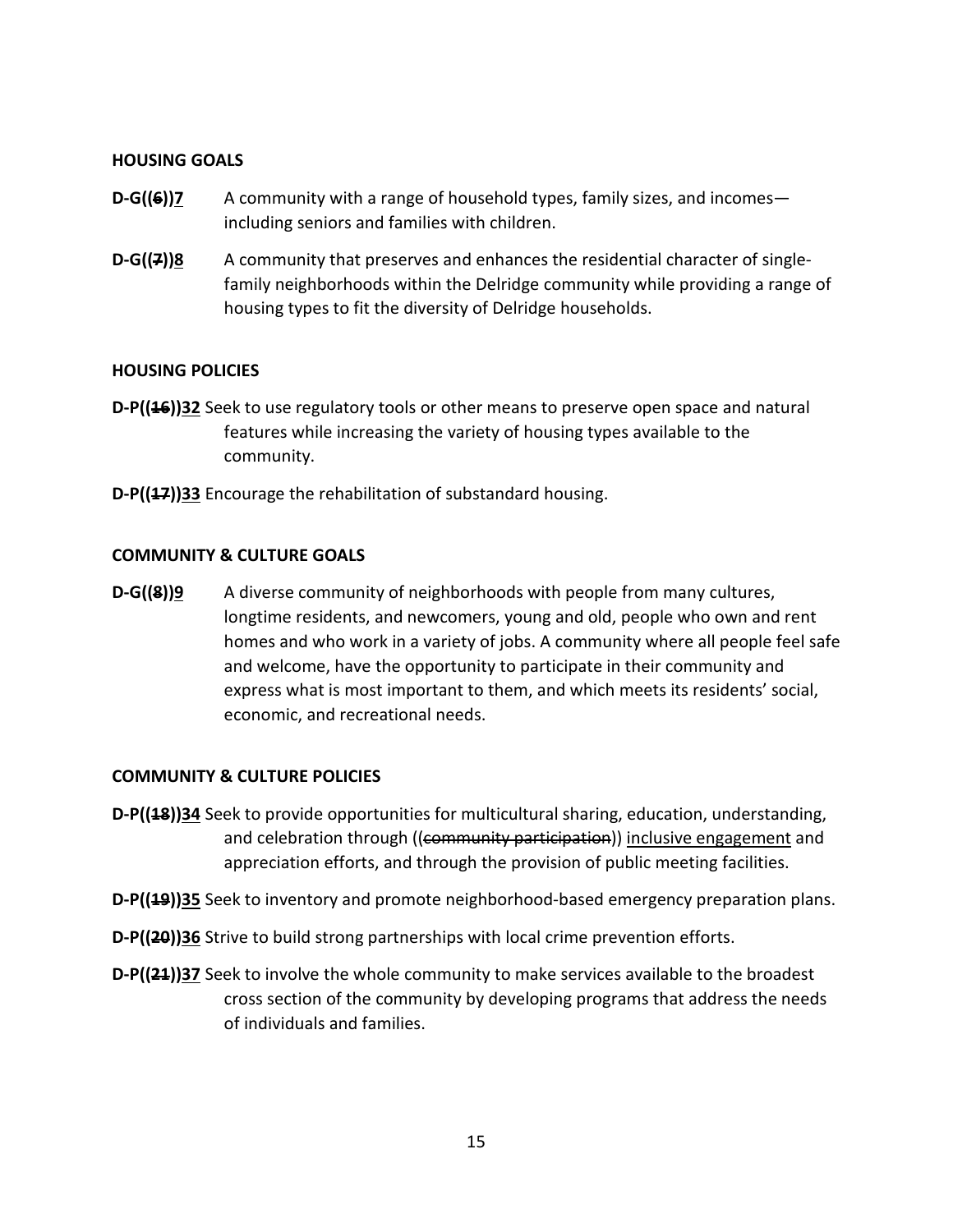- **D-P((22))38** Seek to develop cultural programs (such as art, music, and theater), and support community programs. Seek to provide public facilities that support the cultural programs.
- **D-P39** Strengthen partnerships and work with communities of color, immigrants, refugees, native peoples, people with low incomes, youth and limited English proficiency individuals in Delridge when developing and implementing plans that affect the distribution of resources, and programs that serve the community.
- **D-P40** Seek to build community leadership and the capacity of Delridge-serving organizations.
- **D-P41** Use a race and social justice analysis, such as the Racial Equity and Social Justice Toolkit, to establish racial equity outcomes when scoping capital projects and significant programs.

## **PLAN STEWARDSHIP GOAL**

**D-G ((9))10** A community fully involved in efforts to implement the neighborhood plan, and to maximize the efficient use of available resources.

#### **PLAN STEWARDSHIP POLICIES**

- **D-P ((23))42** Promote partnerships with projects that can leverage City efforts toward the implementation of the Delridge neighborhood plan.
- **D-P((24))43** Support community-based efforts to implement and steward the plan.

#### **ECONOMIC DEVELOPMENT GOAL**

**D-G11** A community that offers pathways to jobs and wealth creation.

#### **ECONOMIC DEVELOPMENT POLICIES**

- **D-P((25))44** Seek to create greater employment and shopping opportunities within the Delridge neighborhood.
- **D-P((26))45** Seek to participate with other public agencies and private interests in marketing projects, labor force training programs, and other efforts that support community residents in need of employment.
- **D-P((27))46** Encourage local business development opportunities, particularly for small businesses that may be owned by or employ Delridge residents.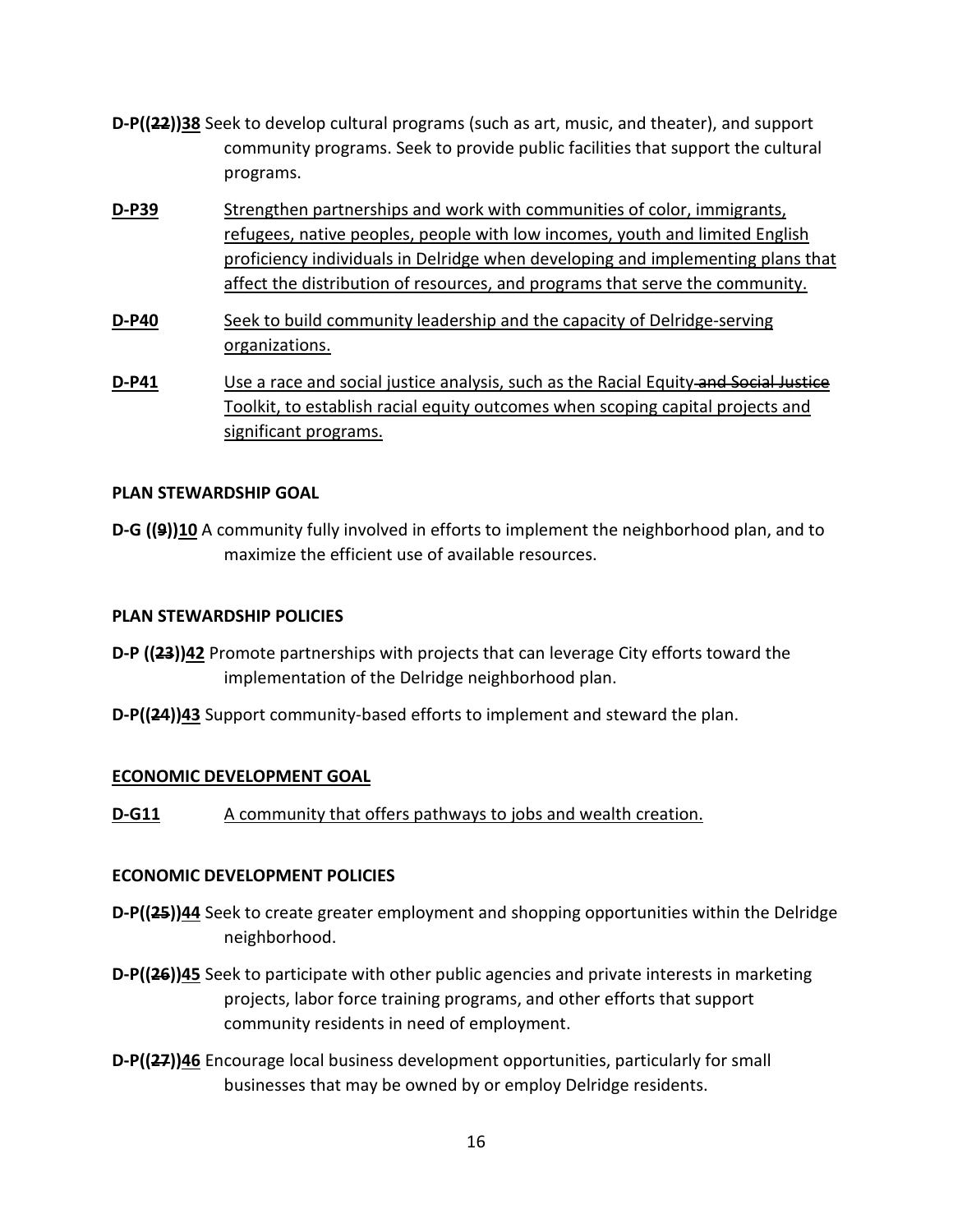### **ACCESS TO AFFORDABLE, HEALTHY FOOD GOALS**

**D-G12** A community where residents have the economic ability, mobility, and choices to access healthy, affordable, and culturally appropriate food.

#### **ACCESS TO AFFORDABLE, HEALTHY FOOD POLICIES**

- **D-P47** Strive to increase opportunities to access affordable healthy food along Delridge Way SW near Brandon Junction or Sylvan Junction.
- **D-P48** Promote and support access to urban farming and education about growing food in ways that are accessible by Delridge's diverse cultures.